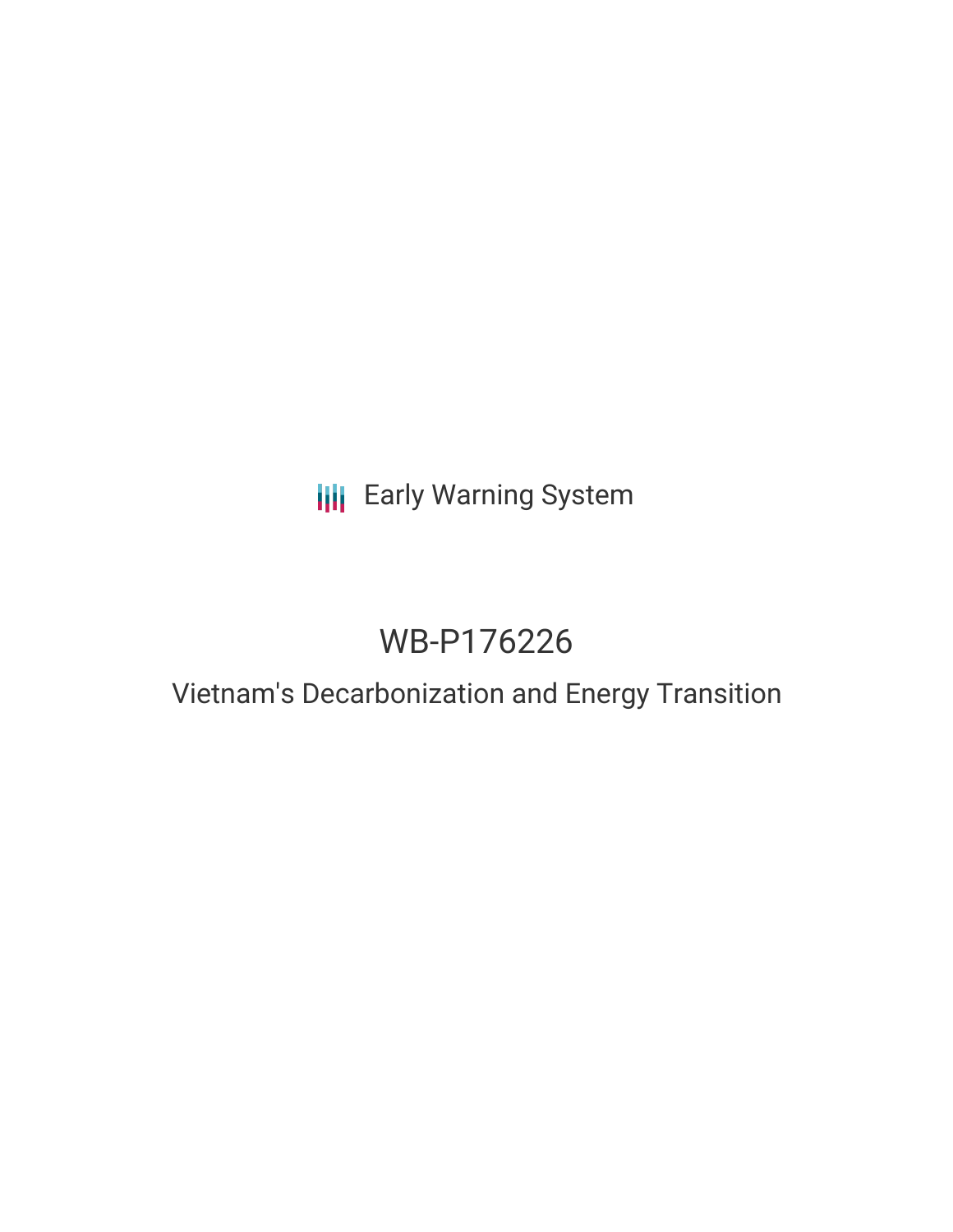

#### **Quick Facts**

| <b>Countries</b>               | Vietnam                         |
|--------------------------------|---------------------------------|
| <b>Financial Institutions</b>  | World Bank (WB)                 |
| <b>Status</b>                  | Active                          |
| <b>Bank Risk Rating</b>        | U                               |
| <b>Borrower</b>                | Socialist Republic of Vietnam   |
| <b>Sectors</b>                 | Climate and Environment, Energy |
| <b>Investment Amount (USD)</b> | $$4.10$ million                 |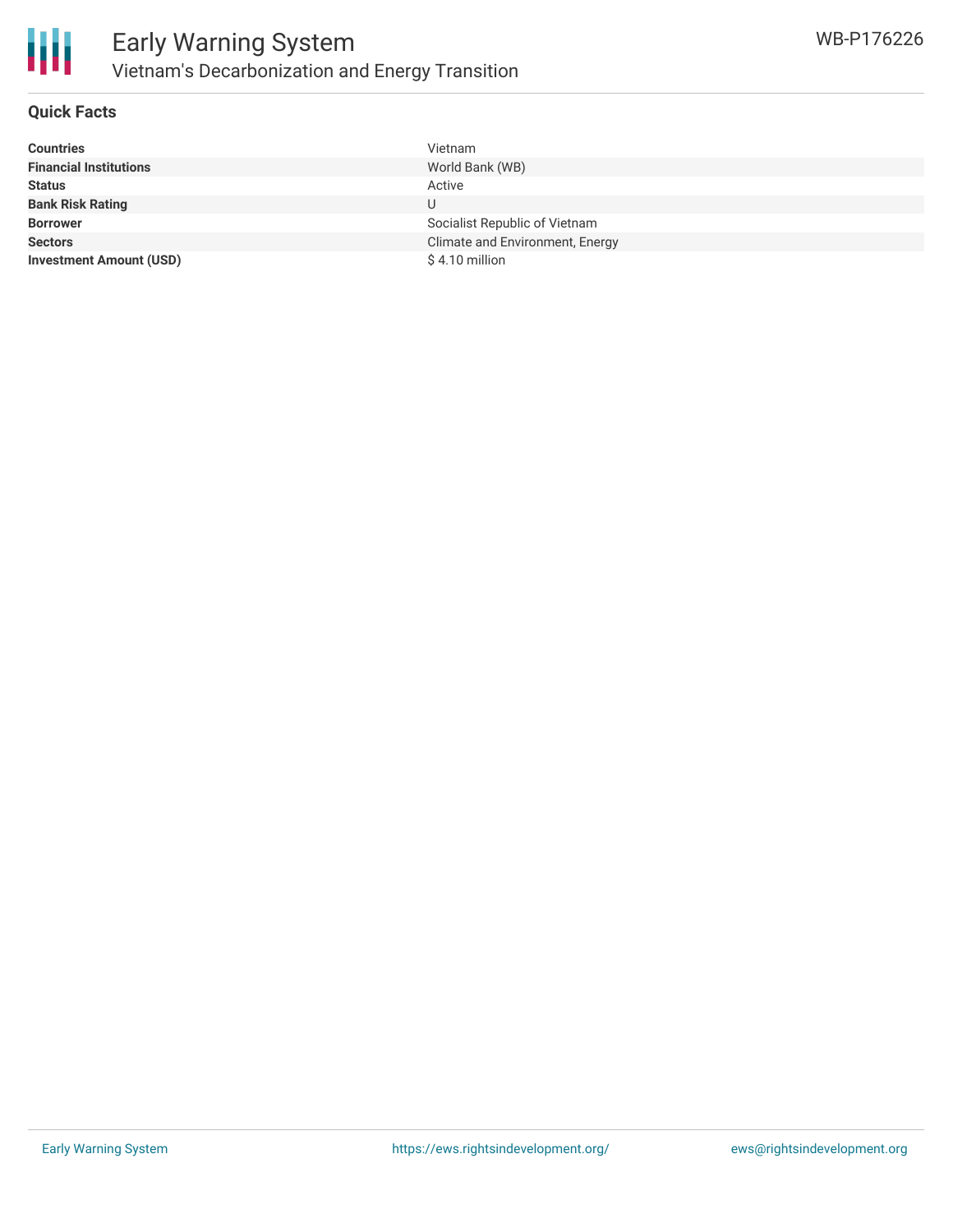

#### **Project Description**

According to bank's website, the project seeks to support Viet Nam's decarbonization and energy transition in seclected industrial sectors to contribute to the country's green growth and climate goals (NDC).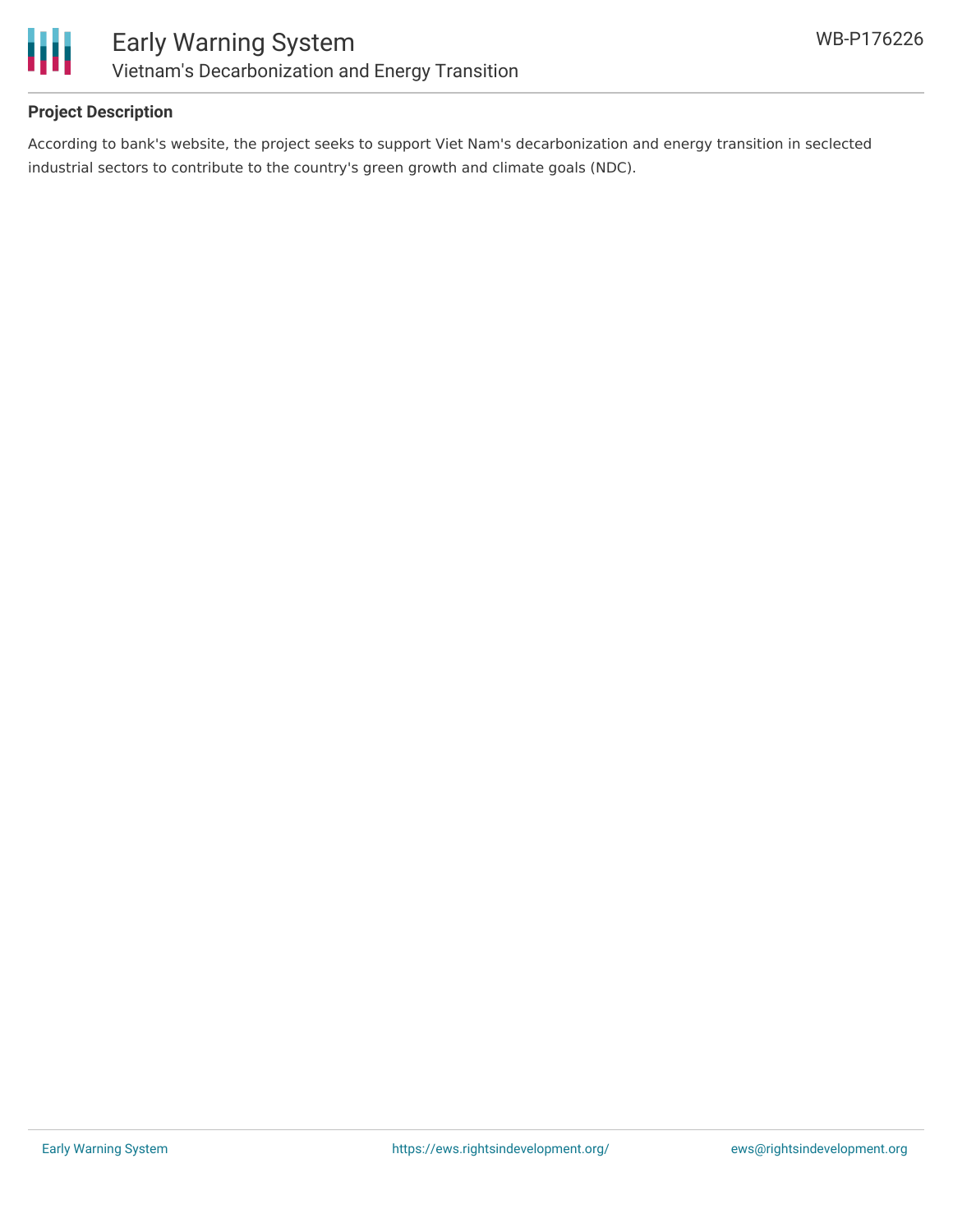

#### **Investment Description**

World Bank (WB)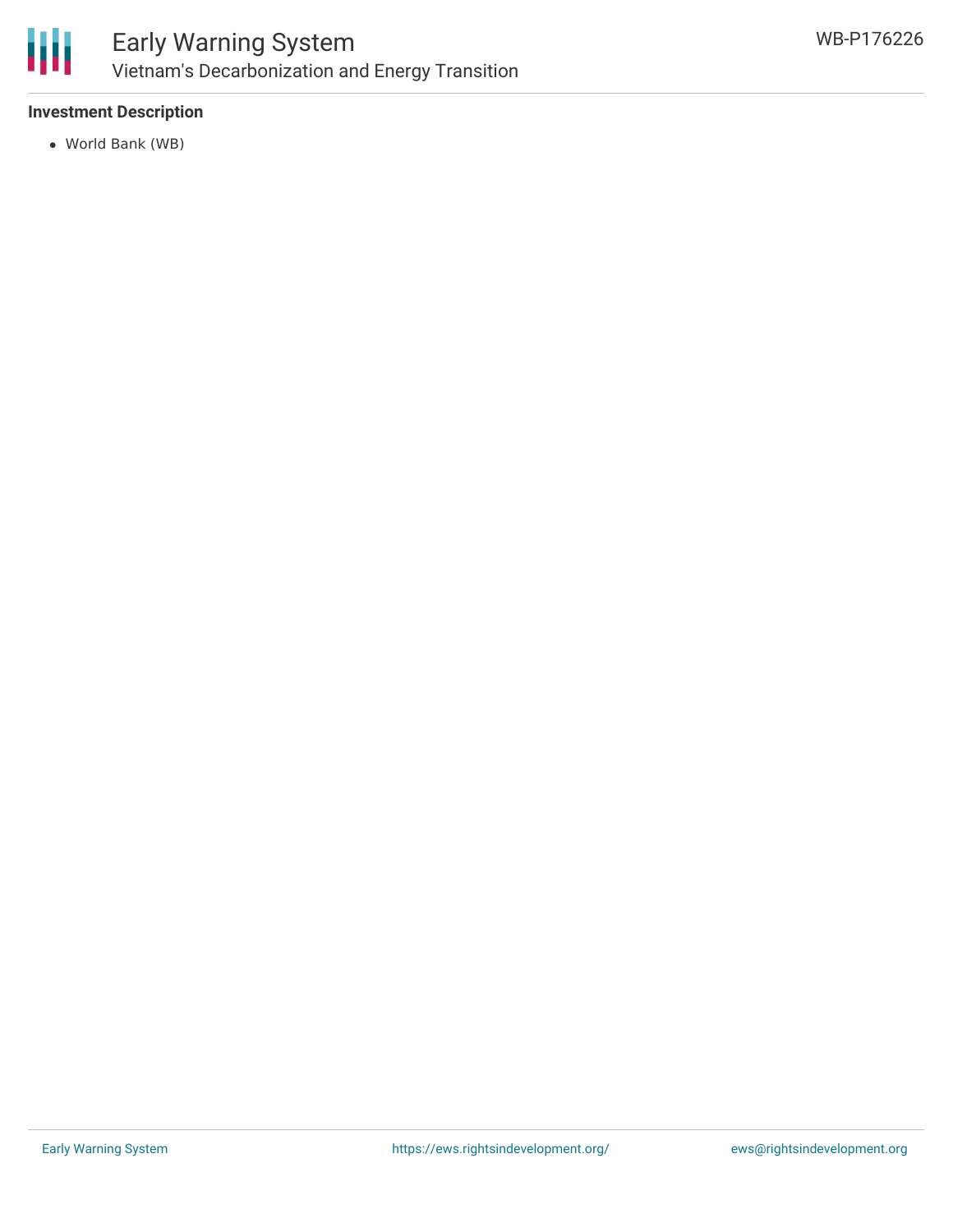#### **Contact Information**

#### **Contact Information**

Thi Ba Chu, Inchul Hwang (team leader) - Contact details not disclosed at the time of writing

#### ACCESS TO INFORMATION

To submit an information request for project information, you will have to create an account to access the Access to Information request form. You can learn more about this process at: https://www.worldbank.org/en/access-toinformation/request-submission

#### ACCOUNTABILITY MECHANISM OF THE WORLD BANK

The World Bank Inspection Panel is the independent complaint mechanism and fact-finding body for people who believe they are likely to be, or have been, adversely affected by a World Bank-financed project. If you submit a complaint to the Inspection Panel, they may investigate to assess whether the World Bank is following its own policies and procedures for preventing harm to people or the environment. You can contact the Inspection Panel or submit a complaint by emailing ipanel@worldbank.org. Information on how to file a complaint and a complaint request form are available at: https://www.inspectionpanel.org/how-tofile-complaint